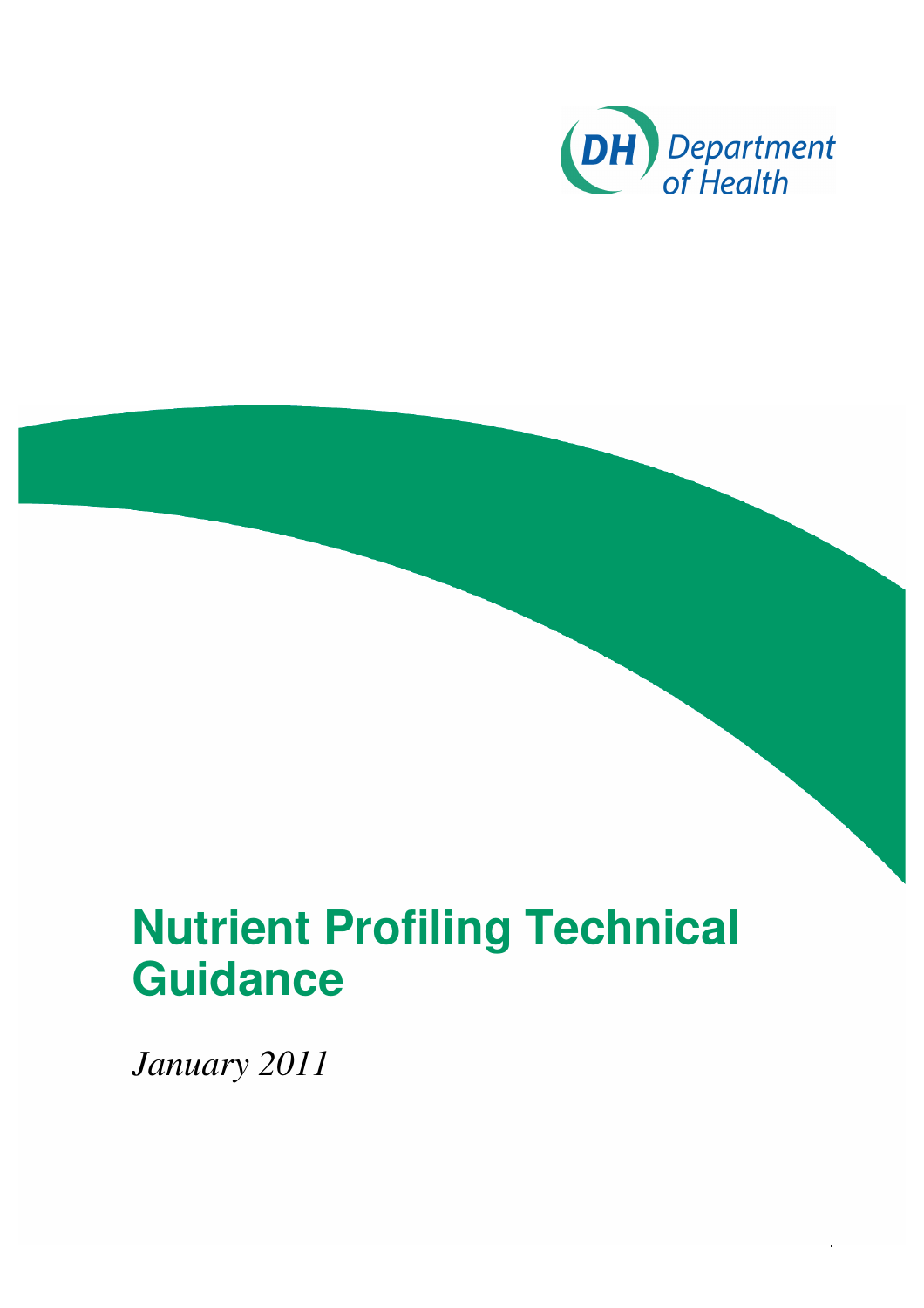| <b>Title</b>            | <b>Nutrient Profiling Technical Guidance</b>                                                                                                                                                                                                                                                               |
|-------------------------|------------------------------------------------------------------------------------------------------------------------------------------------------------------------------------------------------------------------------------------------------------------------------------------------------------|
| Author                  | Department of Health                                                                                                                                                                                                                                                                                       |
| <b>Publication Date</b> | 01 Jan 2011                                                                                                                                                                                                                                                                                                |
| Document Purpose        | For Information                                                                                                                                                                                                                                                                                            |
| <b>Target Audience</b>  | Food manufacturers, retailers and advertisers                                                                                                                                                                                                                                                              |
| Description             | The guidelines set out in this document have been produced to assist food<br>manufacturers, retailers and advertisers to correctly calculate nutrient<br>profiling scores for their products. This document aims to answer questions<br>about the application of the model to different types of products. |
| <b>Superseded Docs</b>  | Nutrient Profiling Technical Guidance April 2009 (FSA)                                                                                                                                                                                                                                                     |
| <b>Contact Details</b>  | <b>Obesity Team</b>                                                                                                                                                                                                                                                                                        |
|                         | Department of Health                                                                                                                                                                                                                                                                                       |
|                         | 7th floor, South Wing, Wellington House                                                                                                                                                                                                                                                                    |
|                         | 133-155 Waterloo Road                                                                                                                                                                                                                                                                                      |
|                         | SE <sub>1</sub> 8UG                                                                                                                                                                                                                                                                                        |

© Crown copyright Year 2011 Published to DH website, in electronic PDF format only. http://www.dh.gov.uk/publications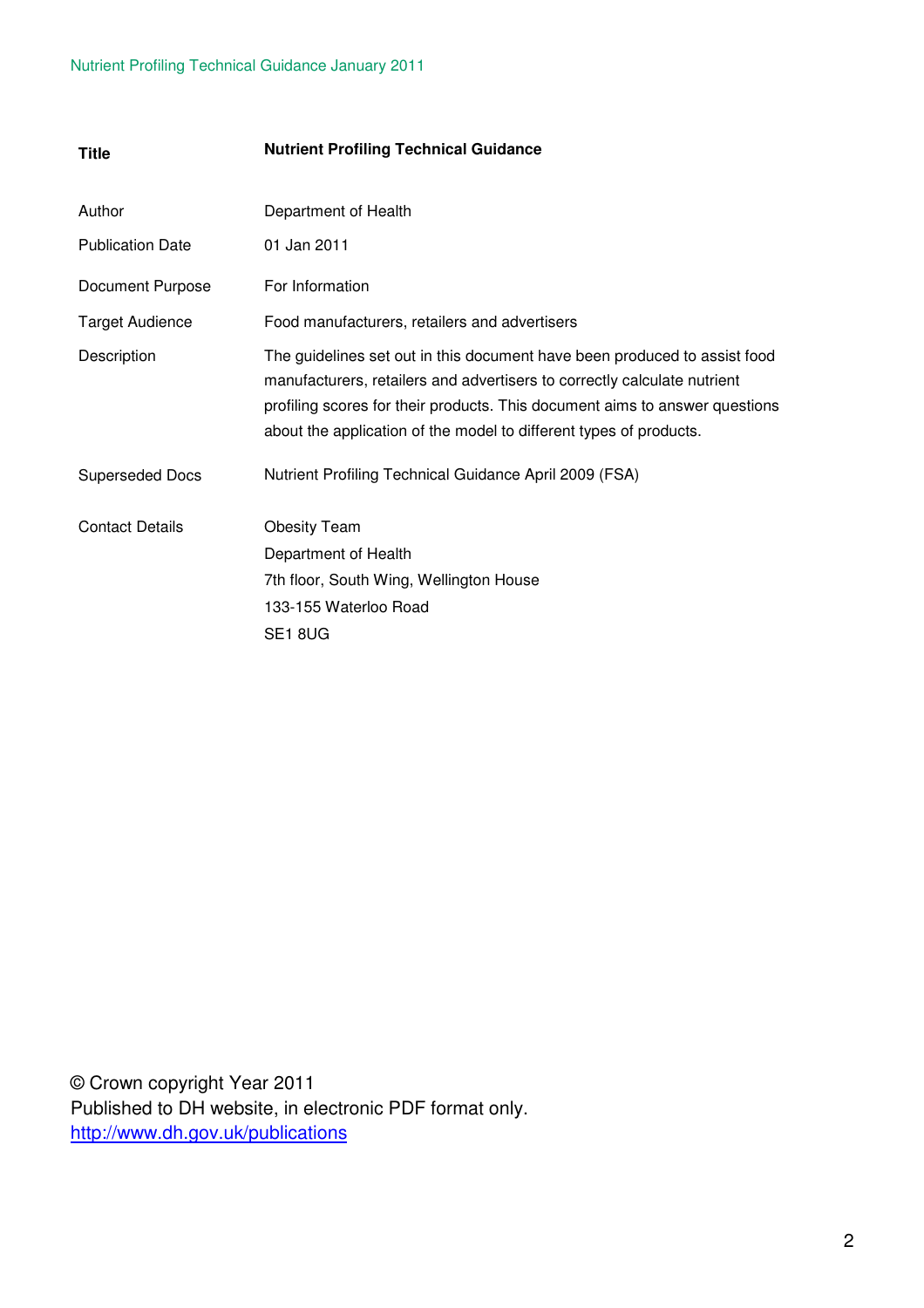## **Contents**

| 2. How to Calculate Scores for the Fruit, Vegetable and Nut Content of Food and Drink  7 |  |
|------------------------------------------------------------------------------------------|--|
|                                                                                          |  |
|                                                                                          |  |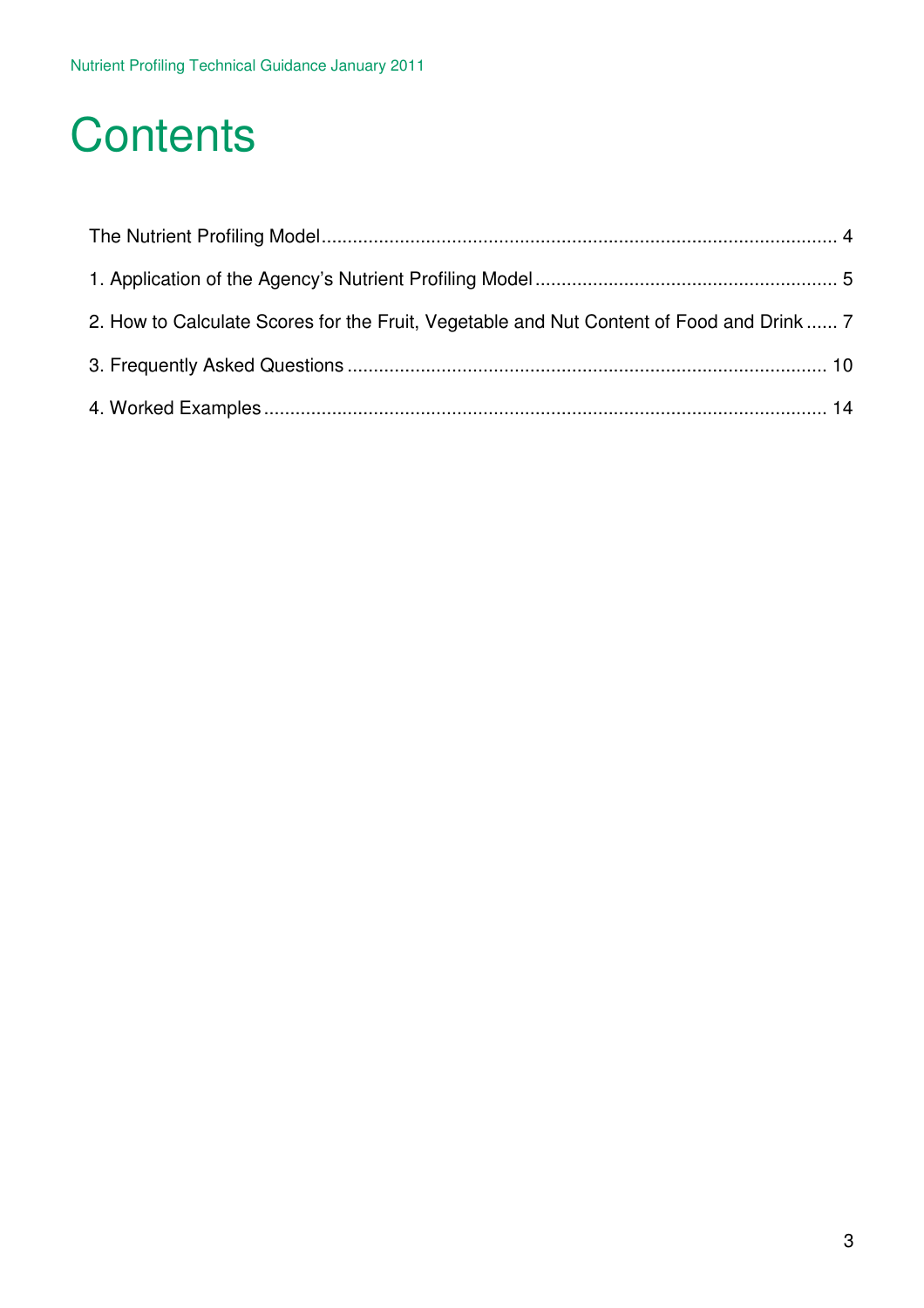# Nutrient Profiling Technical Guidance

The guidelines set out in this document have been produced to assist food manufacturers, retailers and advertisers to correctly calculate nutrient profiling scores for their products.

This document aims to answer the frequently asked questions about the application of the model to different types of products through a simple guide, Q&A section and worked examples.

## The Nutrient Profiling Model

The nutrient profiling model was developed by the Food Standards Agency (FSA) in 2004- 2005 to provide Ofcom, the broadcast regulator, with a tool to differentiate of foods on the basis of their nutritional composition, in the context of television advertising foods to children.

The model uses a simple scoring system where points are allocated on the basis of the nutrient content of 100g of a food or drink. Points are awarded for 'A' nutrients (energy, saturated fat, total sugar and sodium), and for 'C' nutrients (fruit, vegetables and nut content, fibre and protein). The score for 'C' nutrients is then subtracted from the score for 'A' nutrients to give the final nutrient profile score.

Foods scoring 4 or more points, and drinks scoring 1 or more points, are classified as 'less healthy' and are subject to Ofcom's controls on the advertising of foods to children on TV.

The model applies equally to all food and drink; there are no exemptions or category-specific criteria.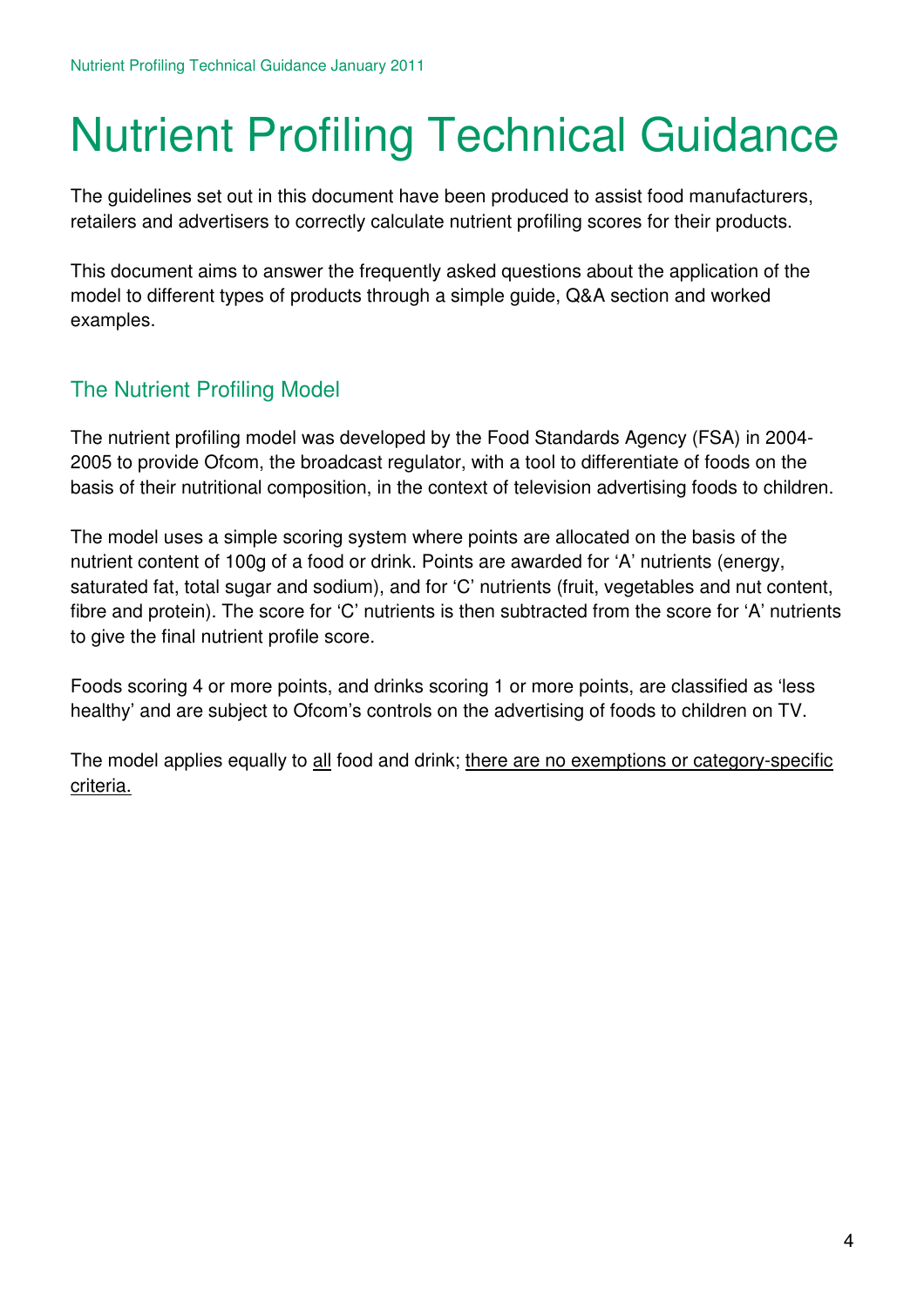## 1. Application of the Agency's Nutrient Profiling Model

There are 3 steps to working out the overall score of a food or drink.

#### **1. Work out total 'A' points**

A maximum of ten points can be awarded for each nutrient.

Total 'A' points = (points for energy) + (points for saturated fat) + (points for sugars) + (points for sodium)

The following table indicates the points scored, depending on the amount of each nutrient in 100g of the food or drink:

| <b>Points</b>  | Energy (kJ) | Sat Fat (g) | <b>Total Sugar (g)</b> | Sodium (mg) |
|----------------|-------------|-------------|------------------------|-------------|
| $\mathbf 0$    | $\leq$ 335  | $\leq$ 1    | $\leq 4.5$             | $\leq 90$   |
|                | >335        | >1          | >4.5                   | >90         |
| $\overline{2}$ | >670        | >2          | >9                     | >180        |
| 3              | >1005       | >3          | >13.5                  | >270        |
| $\overline{4}$ | >1340       | >4          | $>18$                  | >360        |
| 5              | >1675       | >5          | >22.5                  | >450        |
| 6              | >2010       | >6          | >27                    | >540        |
| 7              | >2345       | >7          | $>31$                  | >630        |
| 8              | >2680       | >8          | $>36$                  | >720        |
| 9              | >3015       | >9          | $>40$                  | >810        |
| 10             | >3350       | $>10$       | $>45$                  | >900        |

If a food or drink scores 11 or more 'A' points then it cannot score points for protein unless it also scores 5 points for fruit, vegetables and nuts.

#### **2. Work out total 'C' points**

A maximum of five points can be awarded for each nutrient/food component.

Total 'C' points = (points for % fruit, vegetable & nut content) + (points for fibre [either NSP or AOAC]) + (points for protein)

The following table indicates the points scored, depending on the amount of each nutrient/food component in 100g of the food or drink:

| <b>Points</b>  | Fruit, Veg & Nuts (%)    | NSP Fibre ' (g) | Or AOAC Fibre ' (g) | Protein (g) |
|----------------|--------------------------|-----------------|---------------------|-------------|
| $\Omega$       | $\leq 40$                | $\leq 0.7$      | $\leq 0.9$          | $≤ 1.6$     |
|                | $>40$                    | >0.7            | >0.9                | >1.6        |
| 2              | >60                      | >1.4            | >1.9                | >3.2        |
| 3              | $\overline{\phantom{a}}$ | >2.1            | >2.8                | >4.8        |
| $\overline{4}$ | $\overline{\phantom{0}}$ | >2.8            | >3.7                | >6.4        |
| $5^*$          | >80                      | >3.5            | >4.7                | >8.0        |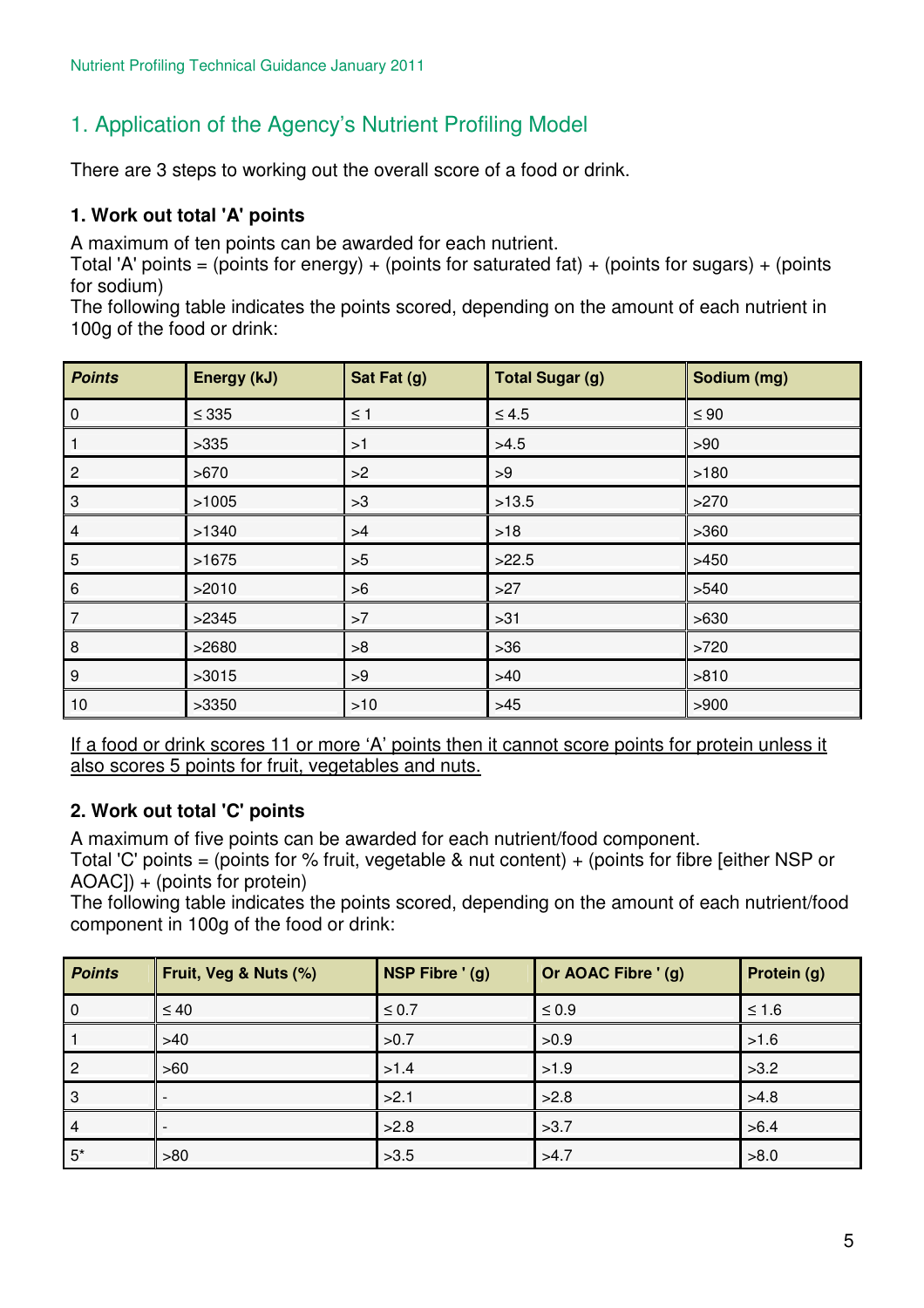#### **3. Work out overall score**

• If a food scores less than 11 'A' points then the overall score is calculated as follows:

Total 'A' points (energy  $+$  saturated fat  $+$  sugars  $+$  sodium)

**Minus** 

Total 'C' points (fruit, veg and nuts  $+$  fibre  $+$  protein)

• If a food scores 11 or more 'A' points but scores 5 points for fruit, vegetables and nuts then the overall score is calculated as follows:

Total 'A' points (energy  $+$  saturated fat  $+$  sugars  $+$  sodium)

Minus

Total 'C' points (fruit, veg and nuts  $+$  fibre  $+$  protein)

• If a food scores 11 or more 'A' points, and less than 5 points for fruit, vegetables and nuts, then the overall score is calculated as follows :

Total 'A' points (energy + saturated fat + sugars + sodium)

**Minus** 

Points for fibre + points for fruit, vegetables and nuts (not allowed to score for protein)

A **food** is classified as 'less healthy' where it scores **4 points or more**. A **drink** is classified as 'less healthy' where it scores **1 point or more**.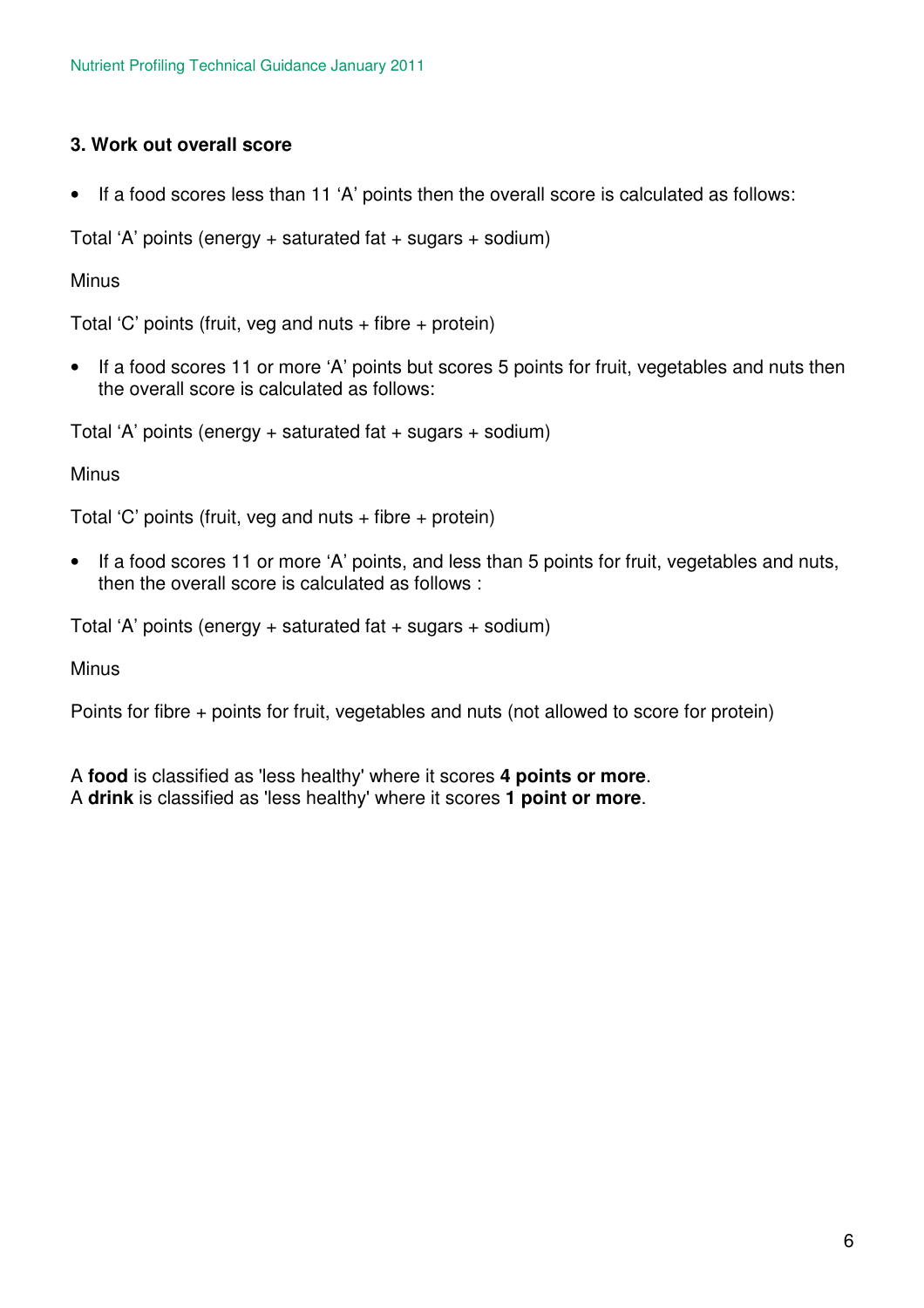### 2. How to Calculate Scores for the Fruit, Vegetable and Nut Content of Food and **Drink**

This section provides guidance on how to calculate the fruit, vegetable and nut content of a product, for the purpose of calculating a nutrient profiling score. More detailed information can be found at:

http://www.food.gov.uk/multimedia/pdfs/nutprofpguide.pdf

#### **Definition of Fruit and Vegetables**

The definition for the 5 A DAY programme should be used for fruit and vegetables. Potatoes and other starchy vegetables such as yams do not count.

#### **What Counts and What Doesn't**

The beneficial effects of fruits and vegetables are associated with the whole product, rather than components extracted from it. For this reason only intact fruit and vegetables (including those that are cooked and dried) and those that are minimally processed (peeled, sliced, tinned, frozen, juices\* and purees) can be included when calculating a score.

Fruit and vegetables that have been subject to further processing (e.g. concentrated fruit juice sugars, powders or leathers) do **not** count.

\*see section on fruit juice below.

#### **Definition of 'Nuts' for the Purpose of Calculating a Nutrient Profiling Score**

All nuts (including peanuts) are included in the definition of 'nuts'.

In the case of coconut, the following apply:

- Fresh coconut flesh should be scored as fruit:
- The water in the centre of the coconut should be scored as fruit juice;
- The juice squeezed from the flesh (coconut milk) should be scored as fruit juice;
- Desiccated and dried block coconut should be scored as dried fruit (see section on dried and pureed fruit and vegetables);
- Coconut which is processed beyond the original product being juiced or dried should not be included.

Seeds, except those commonly regarded as nuts (e.g. brazil nuts, cashew nuts), are not included.

#### **Dried and Pureed Fruit and Vegetables**

Smaller amounts of dried fruits and vegetables are equivalent to one standard portion of fresh fruit or vegetables. Therefore when calculating a score, the weight of dried fruit and vegetables should be multiplied by 2 (see worked example 5).

This principle should also be applied to commercially prepared concentrated tomato puree.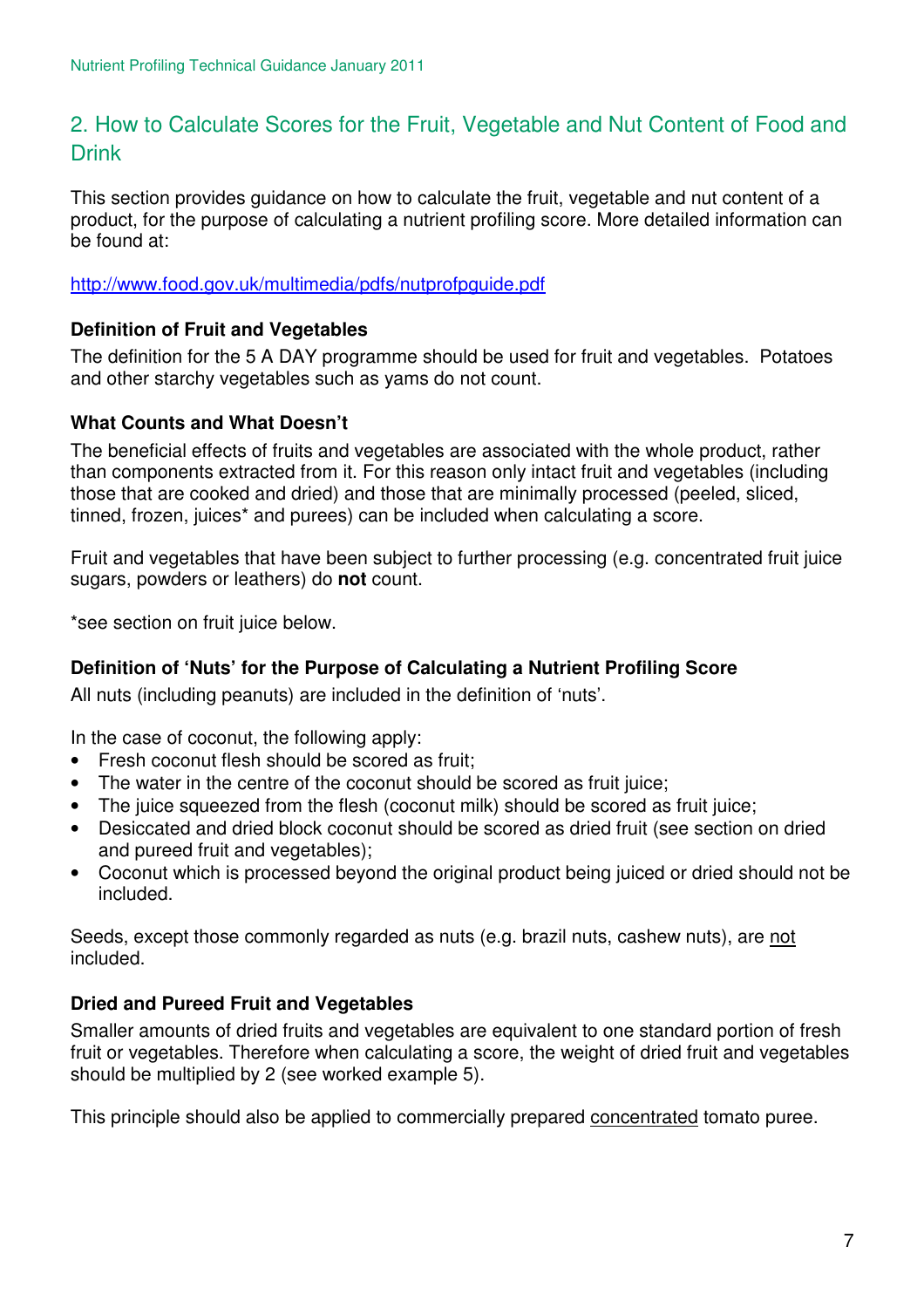#### **Fruit Juice**

100% fruit juice, whether freshly squeezed or made from concentrate, is regarded as minimally processed. It should count for the purposes of calculating a score (see worked example 6).

To score points for fruit and vegetables, the portion of the product composed of fruit juice must be 100% fruit juice (whether freshly squeezed or made from concentrate). The amount of points scored for fruit, vegetables and nuts depends on the percentage of 100% fruit juice in the product:

- Where a product is 100% fruit juice it would score 5 points for fruit, vegetables and nuts.
- A product that is 84% juice (juice is 100% fruit juice from concentrate) would score 5 for fruit, vegetables and nuts as it has a content of >80% fruit juice.
- A product that is 56% juice (where juice is 100% juice from concentrate) would only score 1 point (see scoring system below).
- Fruit juice products containing 40% or less fruit juice (where juice is 100% fruit juice from concentrate or otherwise) are not eligible to score points (see worked example 6).

#### *Concentrated fruit juice sugars, powders or leathers should not count for the purpose of calculating a score.*

#### **Scoring system**

| <b>Points</b> | Fruit, vegetables |  |  |
|---------------|-------------------|--|--|
|               | and nut content   |  |  |
| 0             | ≤40%              |  |  |
|               | >40%              |  |  |
| 2             | >60%              |  |  |
| 3             |                   |  |  |
|               |                   |  |  |
| 5             | $>80\%$           |  |  |

#### **Calculating Score Before or After Cooking**

The amount of fruit and vegetables in a product can be calculated before or after cooking. However, when calculating the amount in a composite food, all the ingredients should be in the same state (either raw or cooked).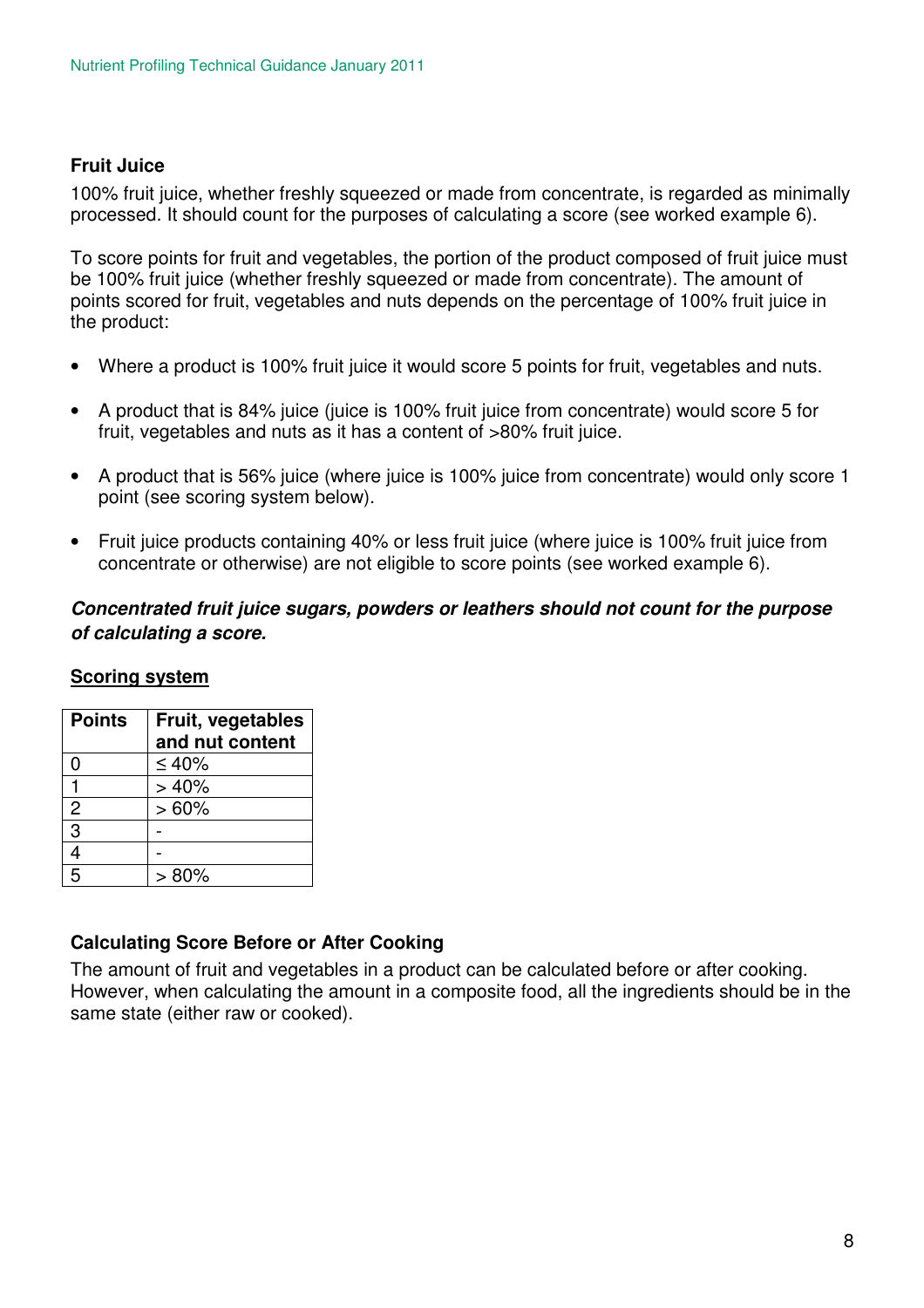#### **Calculation**

The amount (%) of fruit, vegetables or nuts in 100g of a product is calculated as follows:

(Weight of f, v&n) +  $(2 \times \text{weight of } \text{dried } f, v\&n^*)$ (weight of f,v&n) +  $(2 \times \text{weight of dried f}, v\&n) + (\text{weight of other ingredient} \times 100)$ 

#### **Key**

 $f = f$ ruit  $v = v$ egetables  $n = nuts$ 

\*dried fruit, vegetables and nuts includes tomato puree.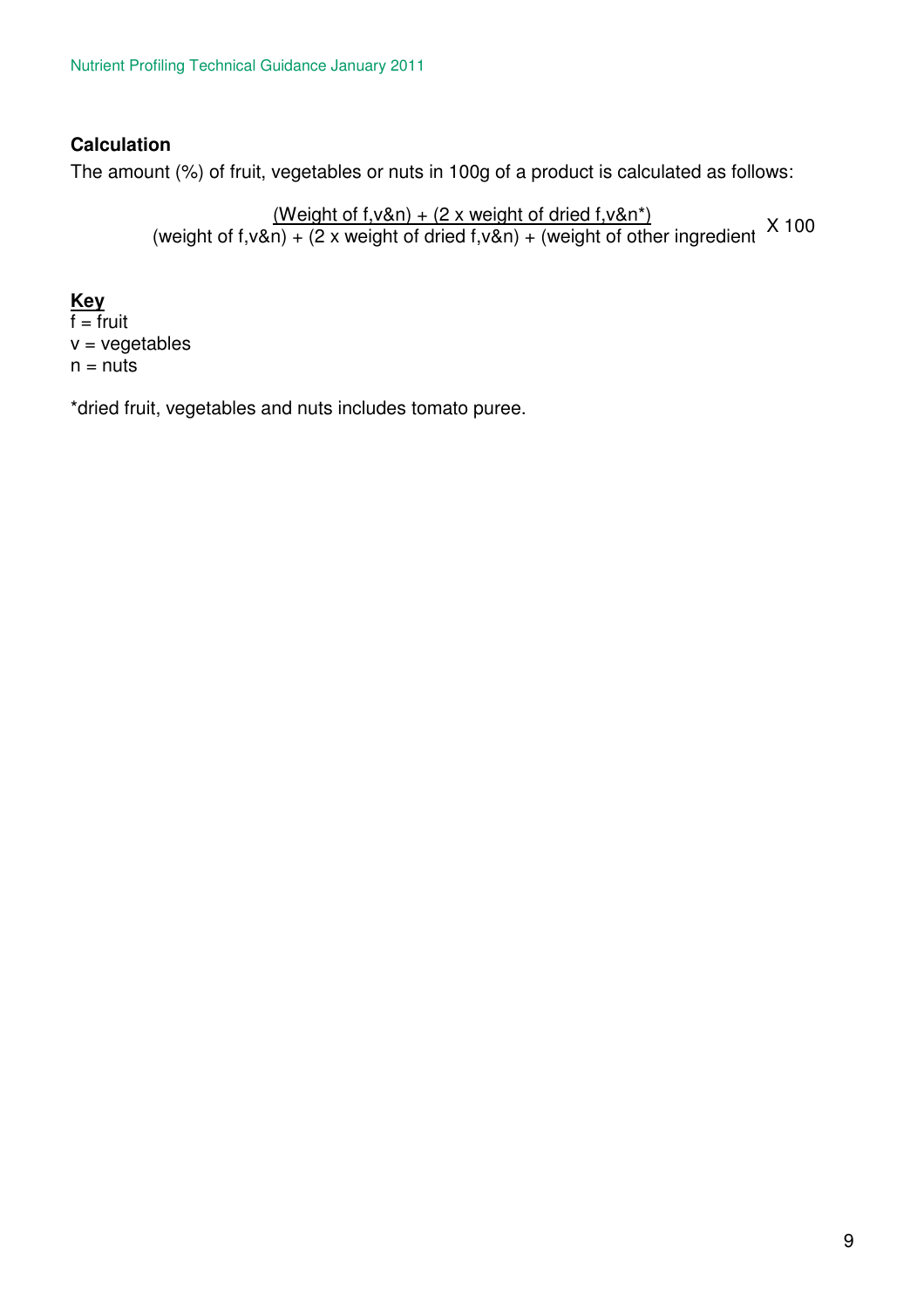### 3. Frequently Asked Questions

This section is intended to answer the various questions that have been raised by stakeholders regarding the application of the nutrient profiling model to various food types. If you can not find the information you require you should contact DH directly.

#### **Questions**

- a. Should I use NSP or AOAC fibre values to calculate a nutrient profiling score?
- b. How do I calculate a nutrient profile score for a product consumed in quantities less than 100 grams (g)?
- c. How do I calculate a nutrient profile score for breakfast cereals?
- d. How do I calculate a nutrient profile score for a product which is measured by volume, e.g. ice cream, which is usually measured in millilitres (ml's)?
- e. Should I calculate nutrient profile scores for products as sold or as consumed?
- f. How do I calculate a nutrient profile score for drinks which need to be reconstituted (e.g. squash, milkshake powder or syrup, hot chocolate powder, cocoa powder, malted milk powder)?
- g. How do I calculate a nutrient profile score for powdered or ready-made soups?
- h. How do I calculate a nutrient profile score for dried pasta, noodles or dried rice products?
- i. How do I calculate a nutrient profile score for milk?
- j. How do I calculate a nutrient profile score for yogurt drinks?
- k. What should I do if my product is reformulated after submitting my nutrition profile certificate to Clearcast?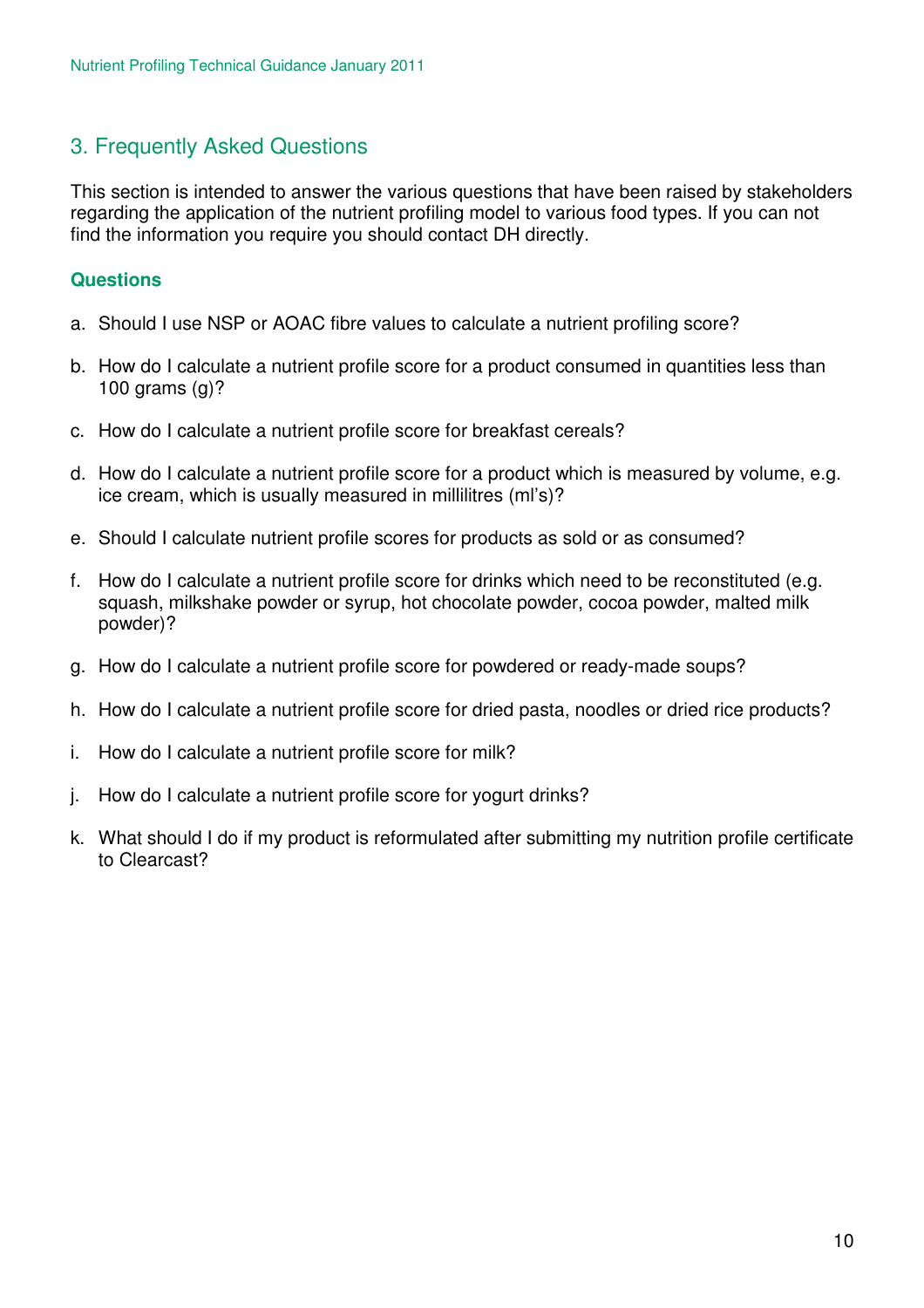#### **Answers**

#### **a. Should I use NSP or AOAC fibre values to calculate a nutrient profile score?**

The nutrient profiling model was developed using UK recommendations for NSP fibre intake, as measured using the Englyst method. The nutrient profiling score should therefore be calculated using the NSP fibre value, where this is known. Where the NSP value is not known, AOAC fibre values can be used.

#### **Scoring system**

| <b>Points</b>  | NSP(g)     | AOAC(g)    |
|----------------|------------|------------|
|                | $\leq 0.7$ | $\leq 0.9$ |
|                | > 0.7      | > 0.9      |
| $\overline{2}$ | > 1.4      | > 1.9      |
| 3              | > 2.1      | > 2.8      |
| 4              | > 2.8      | > 3.7      |
| 5              | > 3.5      | > 4.7      |

#### **b. How do I calculate a nutrient profile score for a product consumed in quantities less than 100 grams (g)?**

The nutrient profile score is always calculated per 100g, irrespective of the amount of product which is consumed (see worked example 1). Amounts of nutrients must be multiplied up to the amount in the product per 100g.

#### **c. How do I calculate a nutrient profile score for breakfast cereals?**

The nutrient profile score for breakfast cereals should be calculated on 100g of the product as sold, on a dry weight basis.

#### **d. How do I calculate a nutrient profile score for a product which is measured by volume, e.g. ice-cream, which is usually measured in millilitres (ml's)?**

Nutrient profile scores are calculated per 100g of product. If available information is per 100ml's, this should be converted to per 100g using the appropriate specific gravity (density) of the product (see worked example 2).

#### **e. Should I calculate nutrient profile scores for products as sold or as consumed?**

Nutrient profile scores should usually be calculated for a product as sold. In cases where a product needs to be reconstituted before it is eaten, for example custard powder, the nutrient profile score should be calculated based on 100g of the product as reconstituted according to the manufacturers instructions.

#### **f. How do I calculate a nutrient profile score for drinks which need to be reconstituted (e.g. squash, milkshake powder or syrup, hot chocolate powder, cocoa powder, malted milk powder)?**

The nutrient profile score should be calculated based on 100g of the drink as reconstituted according to the manufacturers instructions (see worked example 3).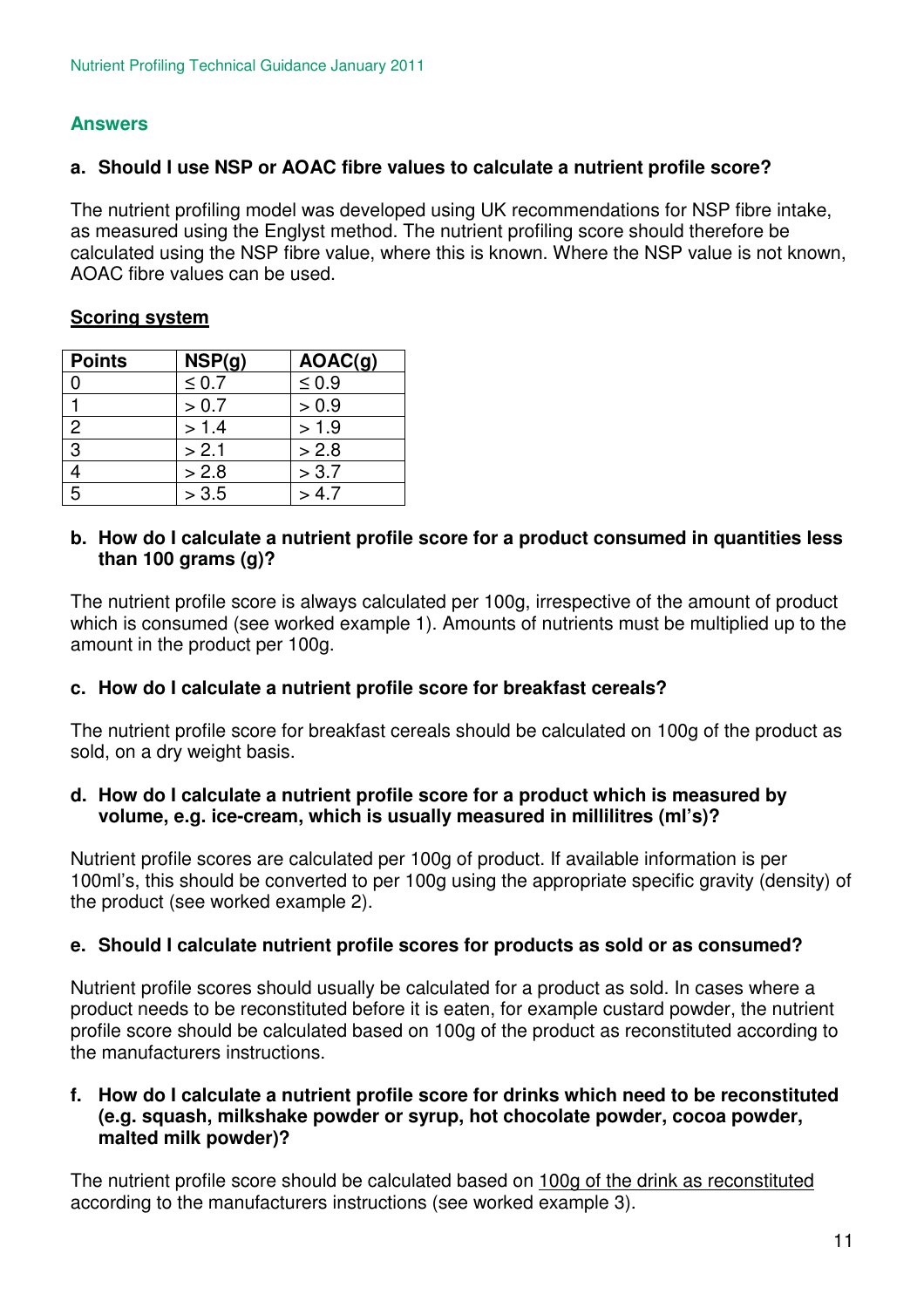#### **g. How do I calculate a nutrient profile score for powdered or ready-made soups?**

Soups are classified as food for the purposes of the model.

If the soup is powdered, it should be reconstituted according to the manufacturer's instructions and the nutrient profile score calculated on the nutritional composition of 100g of made-up soup (see worked example 4).

If the soup is ready made, the score should be calculated based on the nutritional composition of 100g of the ready made soup.

#### **h. How do I calculate a nutrient profile score for dried pasta, noodles or dried rice products?**

The nutrient profile score for dried pasta, noodles, dried rice and other foods which require reconstitution prior to consumption should be calculated on the basis of the nutritional composition per 100g of the reconstituted product according to the manufacturer's instructions (see worked example 4).

#### **i. How do I calculate a nutrient profile score for milk?**

Nutrient profiling scores for whole, semi-skimmed and skimmed milk should be determined on the basis of the composition values provided within McCance and Widdowson's, The Composition of Foods 2002, Sixth Summary Edition, which take account of seasonal and geographical variability in nutritional components of milk, and represent a variety of processing treatments (pasteurised, sterilised and UHT milk varieties).

In the case of whole milk, the value for *whole milk average* should be used.

In the case of semi-skimmed milk, the value for *semi-skimmed milk average* should be used.

In the case of skimmed milk, the value for *skimmed milk average* should be used.

In the case of standardised whole milk, which has a slightly lower fat content than whole milk, where McCance and Widdowson does not give values, the whole milk average should be used adjusted for fat content.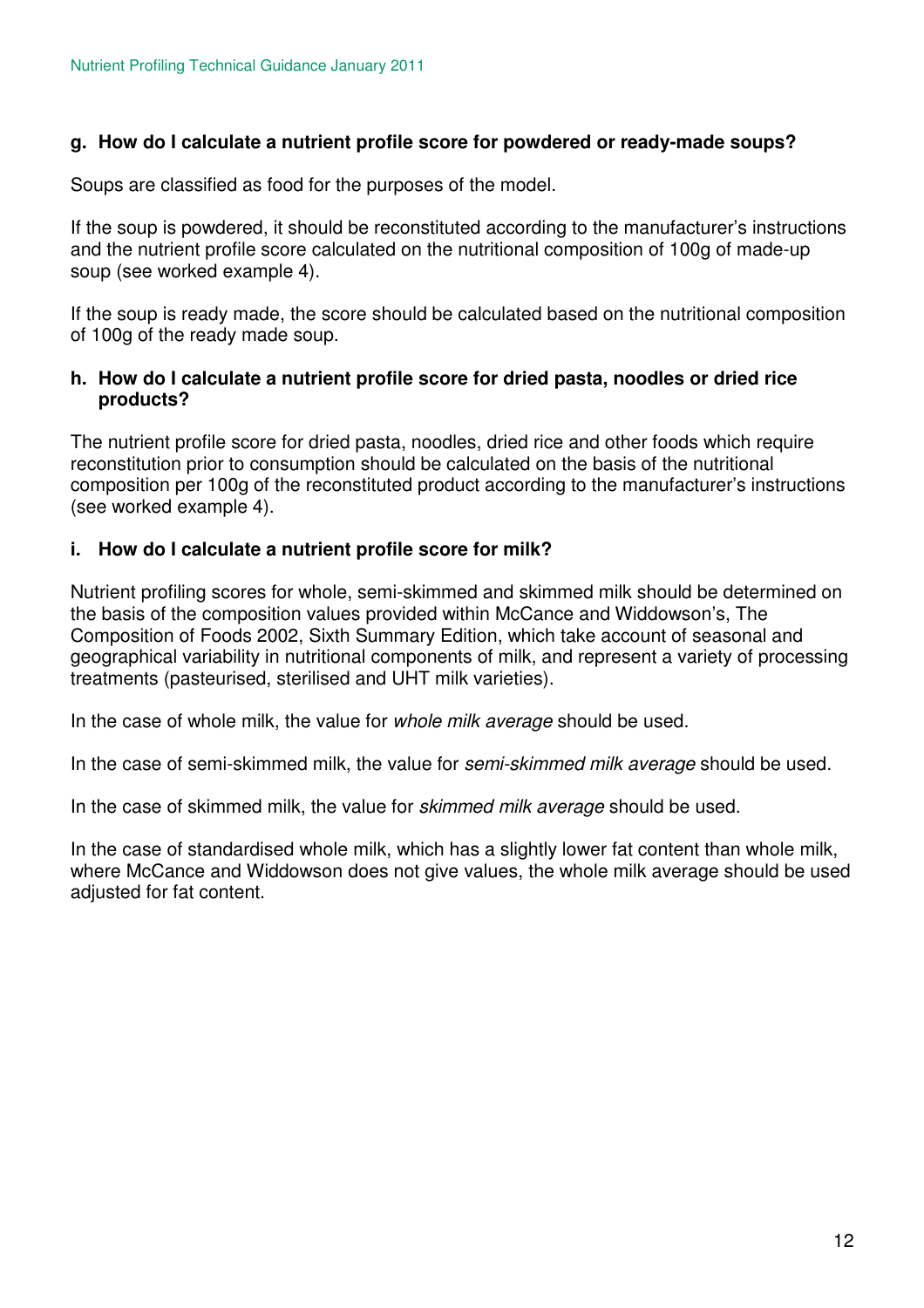#### **j. How do I calculate a nutrient profile score for drinking yogurts?**

For the purposes of nutrient profiling, a **'drinking yogurt'** is a product that meets the industry compositional standards for yogurt, with no additional liquids (e.g. milk, fruit juice or water). These products should be profiled as **foods**.

Products that consist of yogurt mixed with additional liquids are considered **'yogurt drinks'**, and these should be profiled as **drinks**.

#### **k. What should I do if my product is reformulated after submitting my nutrition profile certificate to Clearcast?**

If, following submission of your nutrition profile certificate to Clearcast your product undergoes reformulation and the nutrient profile score changes, a revised certificate should be submitted to Clearcast for consideration.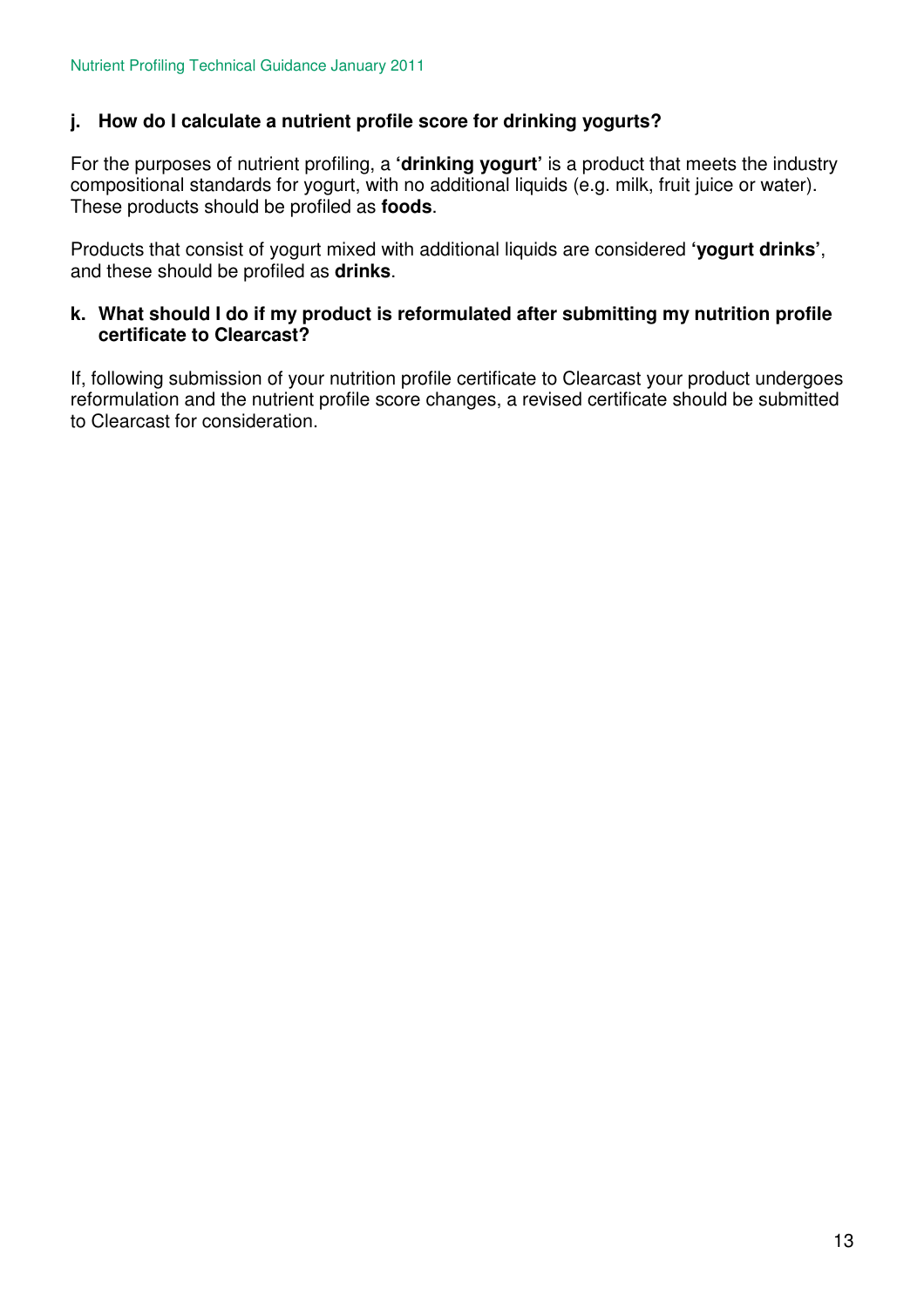### 4. Worked Examples

This section works through how to calculate nutrient profiling scores in various scenarios and for different types of products.

#### **Worked example 1: Calculating a score for a product sold in a portion size <100g**

- Product: Fruit fromage frais, 50g pot. Contains fruit puree (8%).
- Product sold in 50g servings, however NP score worked out using amounts per 100g.

|                        | Per 50g pot | Per 100g | Score |
|------------------------|-------------|----------|-------|
|                        |             |          |       |
| Energy (kJ)            | 230         | 459      |       |
| Saturated fat (g/100g) | 0.9         | 1.8      |       |
| Total sugar (g/100g)   | 6.7         | 13.4     | 2     |
| Sodium (mg/100g)       | < 0.1       | < 0.1    |       |
| <b>Total A points</b>  |             |          | 4     |
| Fruit, veg, nuts (%)   | 8%          | 8%       |       |
| AOAC fibre (g/100g)    | 0.3         | 0.6      |       |
| Protein (g/100g)       | 3.5         | 6.5      | 4     |
| <b>Total C points</b>  |             |          | 4     |
| <b>SCORE: A-C</b>      |             |          | 0     |

This product scores 0 and so would not be subject to advertising restrictions.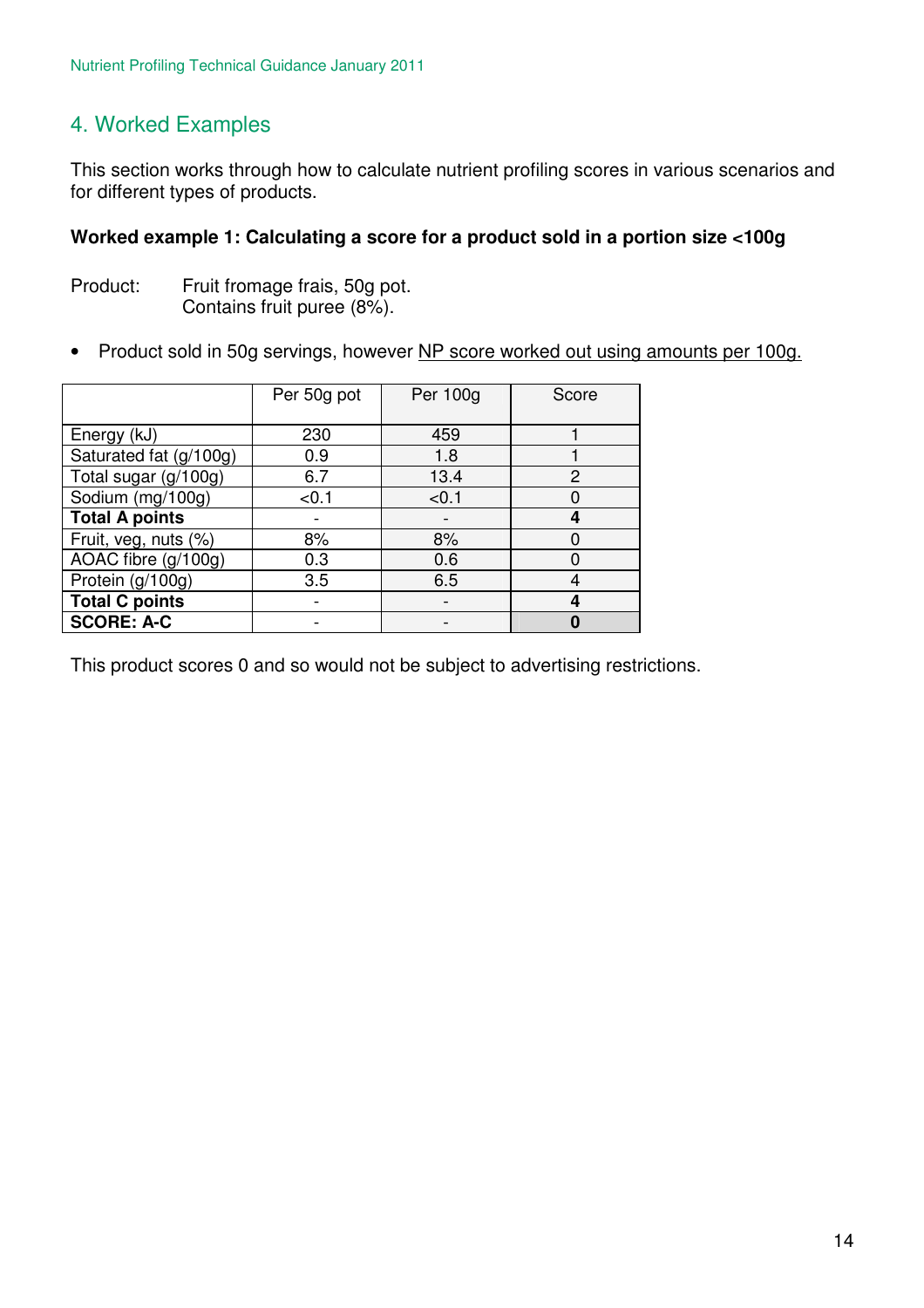#### **Worked example 2: Calculating a score for a product where nutrient information is provided in mls rather than grams**

Product: Vanilla ice-cream.

Products sold in mls should be converted to per 100g using the appropriate specific gravity (density) of the product.

- Multiply nutrition information per 100ml by 0.55\* to give nutrition information in grams.
- Calculate score using per 100g information.

|                        | <b>Nutrition</b><br>information | <b>Nutrition</b><br>information |        |
|------------------------|---------------------------------|---------------------------------|--------|
|                        | per 100ml<br>ice-cream          | per 100g<br>ice-cream**         | Score  |
| Energy (kJ)            | 1347                            | 741                             | 2      |
| Saturated fat (g/100g) | 11.1                            | 6.1                             | 6      |
| Total sugar (g/100g)   | 34.0                            | 18.7                            | 4      |
| Sodium (mg/100g)       | 109.1                           | 60                              | 0      |
| <b>Total A points</b>  |                                 |                                 | 12     |
| Fruit, veg, nuts (%)   |                                 | $\Omega$                        | 0      |
| NSP fibre (g/100g)     |                                 | U                               | 0      |
| Protein (g/100g)       | 6.5                             | 3.6                             | $0***$ |
| <b>Total C points</b>  |                                 |                                 | 0      |
| <b>SCORE: A-C</b>      |                                 |                                 | 12     |

\* Specific gravity of ice-cream = 0.55, taken from: 'Food Portion Sizes' Third Ed

\*\* Nutrition information from vanilla dairy ice-cream, McCance & Widdowson's The Composition of Foods, 6<sup>th</sup> Summary Ed.

\*\*\* Product not eligible to score points for protein as it scores a total of 12 'A' points

This ice-cream scores 12 and so would be subject to advertising restrictions.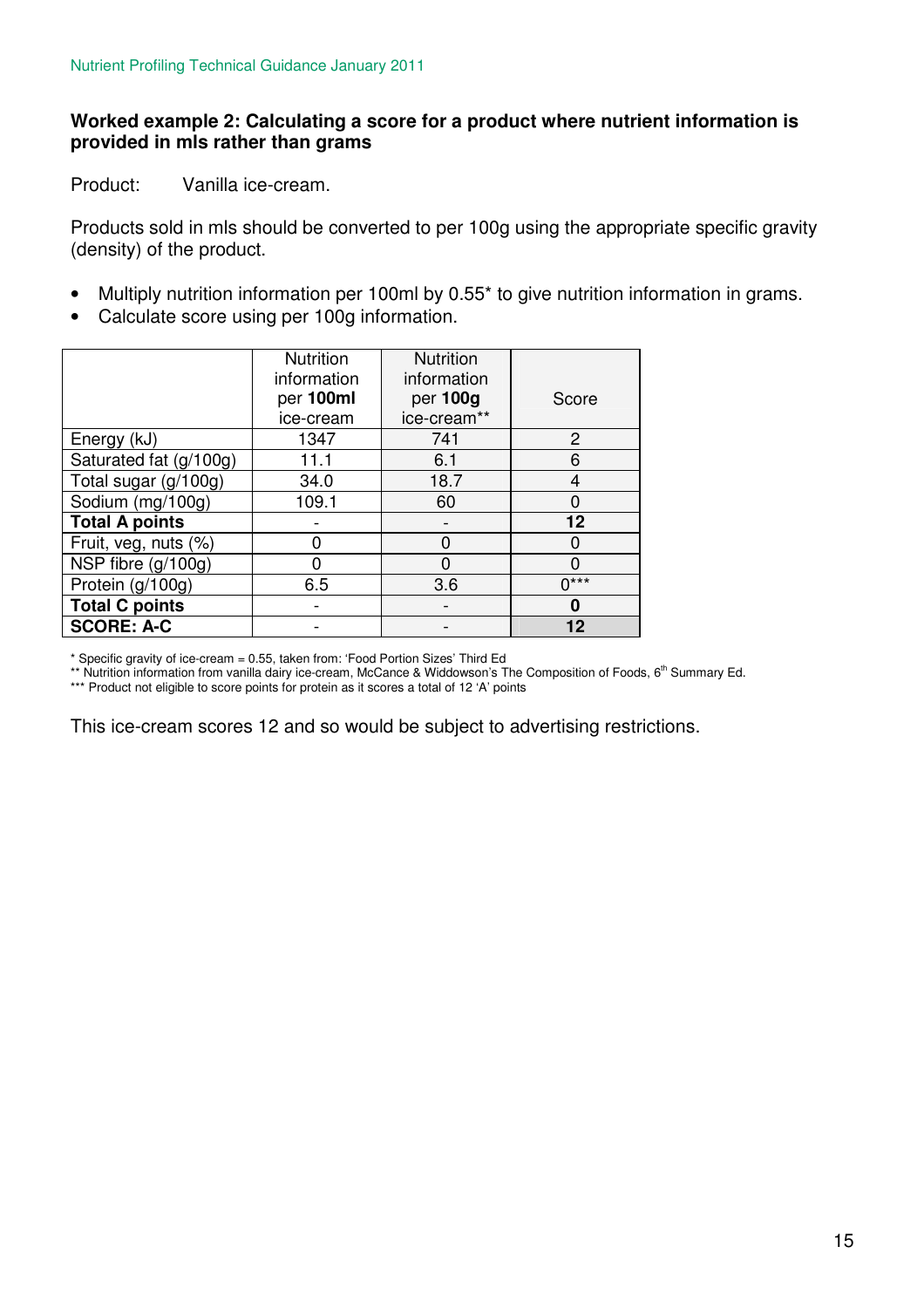#### **Worked example 3: Calculating a score for a drink that requires reconstitution before consumption**

Product: Powdered milkshake (instructions for reconstitution provided on pack are 15g of powder and 200mls of semi-skimmed milk).

- A use nutrition info for powder for 15g of product
- B calculate weight (g) of 200ml of semi skimmed milk
- C add together nutrient info for 15g powder and 206.8g milk together
- D scale down from 221g (15g + 206.8g) to per 100g by dividing by 2.218

|                        | A           | B              | С          | D            |          |
|------------------------|-------------|----------------|------------|--------------|----------|
|                        |             |                |            |              |          |
|                        | 15g         | $200ml \times$ | 15g powder | 15g powder + | Score    |
|                        | milkshake   | $0.034^* =$    | $+206.8g$  | 206.8g milk  |          |
|                        | powder      | 206.8g semi    | milk       | scaled down  |          |
|                        |             | skimmed milk   |            | to 100g      |          |
| Energy (kJ)            | 247         | 417            | 664        | 299          | $\Omega$ |
| Saturated fat (g/100g) | 0           | 2.3            | 2.3        | 1.0          | 0        |
| Total sugar (g/100g)   | 14.7        | 5              | 19.7       | 8.9          |          |
| Sodium (mg/100g)       | 0           | 91             | 91         | 41           | 0        |
| <b>Total A points</b>  |             |                |            |              |          |
| Fruit, veg, nuts (%)   | 0           | 0              | 0          | 0            | 0        |
| AOAC fibre (g/100g)    | 0           | $\overline{0}$ | 0          | 0.5          | 0        |
| Protein (g/100g)       | $\mathbf 0$ | 7              | 7          | 3.2          |          |
| <b>Total C points</b>  |             |                |            |              |          |
| <b>SCORE: A-C</b>      |             |                |            |              | 0        |

\* Specific gravity of semi-skimmed milk = 0.034, taken from: 'Food Portion Sizes' Third Ed

This milkshake scores 0 and so would not be subject to advertising restrictions.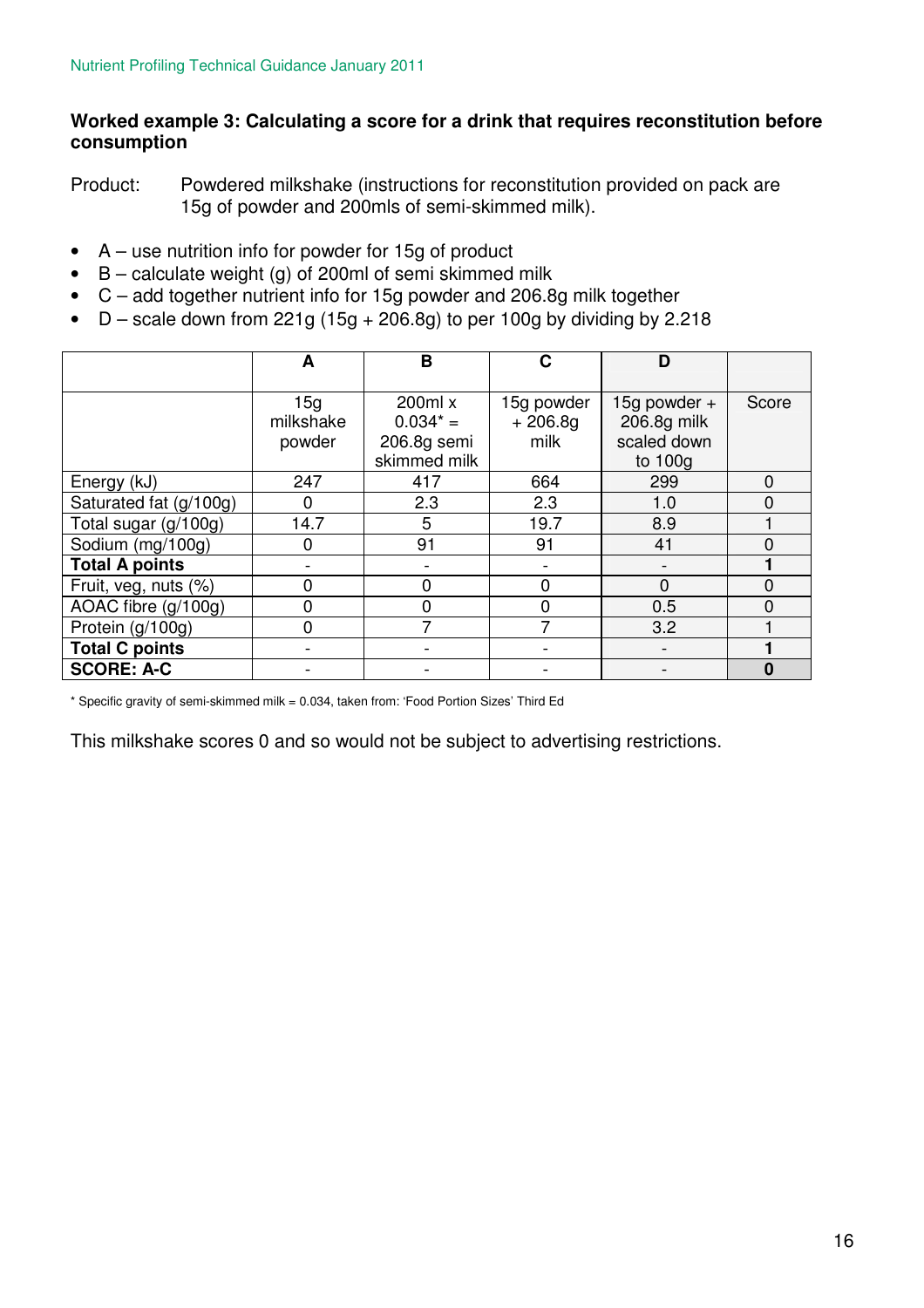#### **Worked example 4: Calculating a score for a food that requires reconstitution before consumption**

Product: Cup soup, tomato flavour (instructions for reconstitution provided on pack are 25g of soup powder and 230ml of water).

- Use nutrition info for 25g of product
- No calculation for weight of water needed  $(1ml = 1q)$
- Add together 25g soup powder and 230g water
- Scale down nutrition info from 255g (25g + 230g) to per 100g by diving it by 2.55

|                        | Per 25g soup | <b>Nutrition</b> |       |
|------------------------|--------------|------------------|-------|
|                        | powder and   | information      |       |
|                        | 230ml water* | scaled down to   | Score |
|                        |              | 100 <sub>g</sub> |       |
| Energy (kJ)            | 395          | 155              |       |
| Saturated fat (g/100g) | 0.9          | 0.4              |       |
| Total sugar (g/100g)   | 9.2          | 3.6              | ი     |
| Sodium (mg/100g)       | 1200         | 471              | 5     |
| <b>Total A points</b>  |              |                  | 5     |
| Fruit, veg, nuts (%)   |              |                  | n     |
| AOAC fibre (g/100g)    | 0.5          | 0.2              |       |
| Protein (g/100g)       | 0.8          | 0.3              |       |
| <b>Total C points</b>  |              |                  |       |
| <b>SCORE: A-C</b>      |              |                  | 5     |

\* 1ml of water is equivalent to 1g hence no density calculation required

This cup soup scores 5 and so would be subject to advertising restrictions.